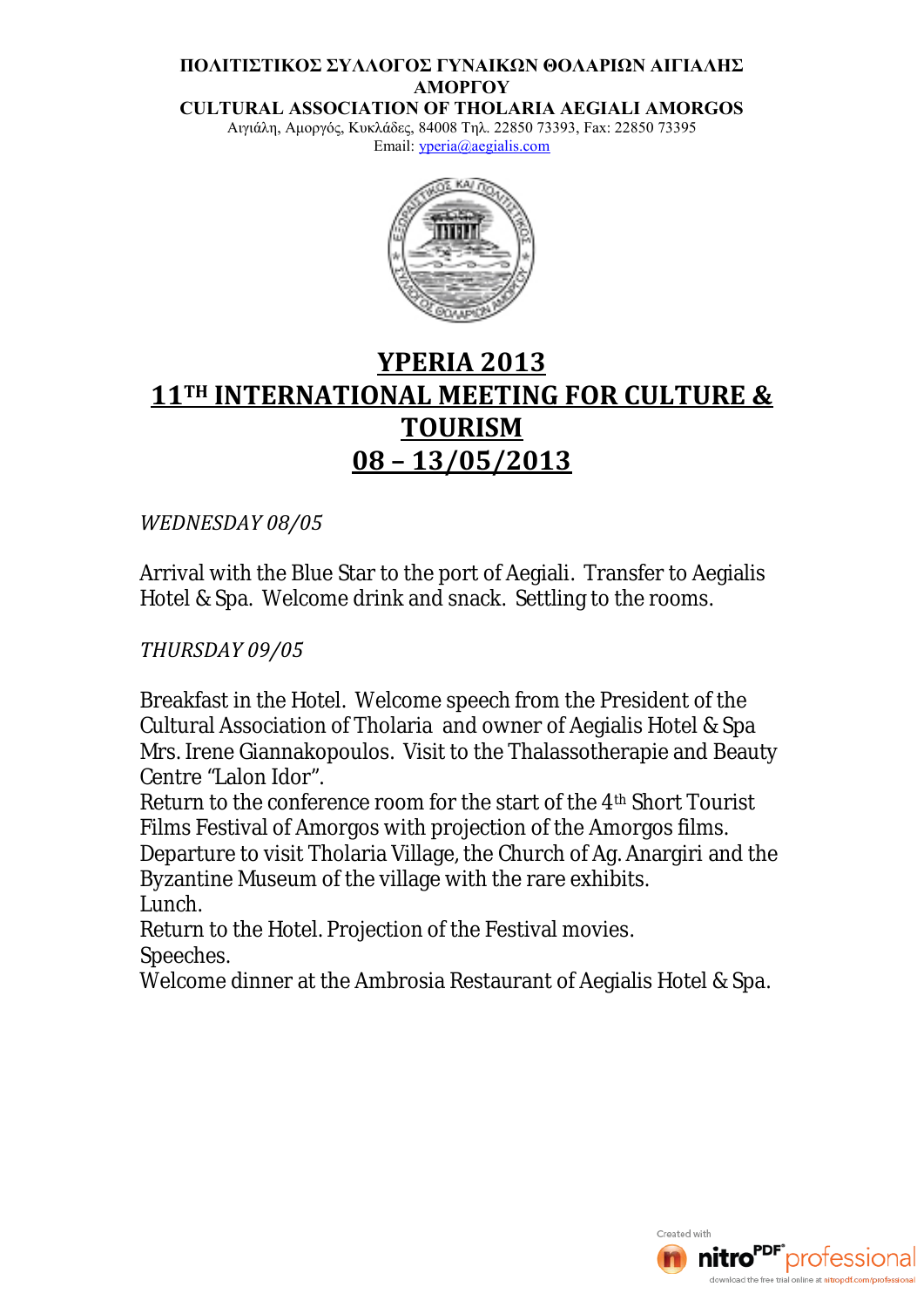## **ΠΟΛΙΤΙΣΤΙΚΟΣ ΣΥΛΛΟΓΟΣ ΓΥΝΑΙΚΩΝ ΘΟΛΑΡΙΩΝ ΑΙΓΙΑΛΗΣ ΑΜΟΡΓΟΥ**

**CULTURAL ASSOCIATION OF THOLARIA AEGIALI AMORGOS** Αιγιάλη, Αμοργός, Κυκλάδες, 84008 Τηλ. 22850 73393, Fax: 22850 73395

Email: yperia@aegialis.com



## *FRIDAY 10/05*

Breakfast at the Hotel.

Departure to Lagada village. Walk to Panagia Epanochoriani, where the icons of Hozoviotissa Monastery will be. On the way, enjoy the fragrant herbs of Amorgos.

Return to Lagada. Visit to the distillery of essential oils from amorgian herbs and visit to a house of traditional architecture. Walk through the village.

Lunch

Return to the Hotel. Projection of the Festival movies. Speeches.

Dinner offered by "Chodros Tavern" right on Aegiali beach.

## *SATURDAY 11/05*

Breakfast at the Hotel.

Departure to visit the 1000year old Monastery of Panagia Hozoviotissa. Visit the Byzantine Museum of the monastery. 11.30 Departure for Chora, the capital of Amorgos. Visit to the

Archaeological Museum and the Museum of Archbishop Christodoulos .

Visit to the Monastery of St.George Valsamitis. Lunch.

Return to the Hotel. Projection of the Festival movies. Speeches.

Dinner in Tholaria village offered by "Panorama Tavern".